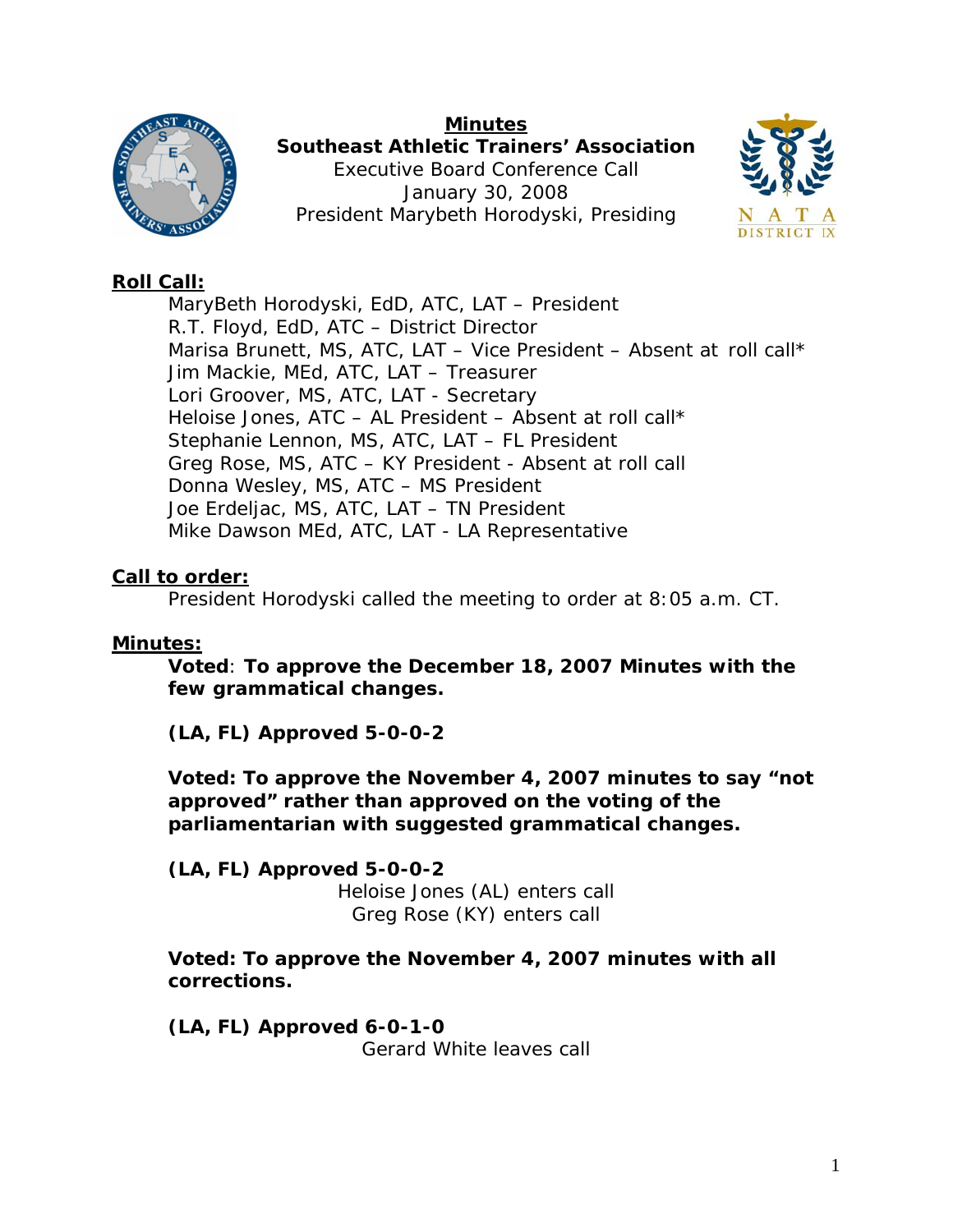**Agenda:**

**Voted: To amend the order of the agenda [for this conference call] to address the parliamentarian position.** 

**(FL, AL) Approved 7-0-0-0** 

**Voted: To continue the parliamentarian position for a 1 year term with the approval of the SEATA Executive Board.** 

**(MS, FL) Approved 7-0-0-0** 

**Voted: To approve Gerard White as Parliamentarian (FL, MS) Approved 6-1-0-0** 

### **District Director Report: R.T. Floyd**

- Only 1 NATA Board of Directors conference call, which occurred on January 22, 2008.
- Received update from Karen Peterson, NATA Director Students, Young Professionals & Information Technology, The Young Professionals Committee is progressing nicely. Director Floyd will email the Board with the updated information on this area.
- Website Hosting: NATA is looking into one company to host their website as well as the districts and any states that may be interested. NATA is collecting information regarding each district's and state's needs currently. Idea behind this is to have consistency throughout the organization.

# **President's Report: MaryBeth Horodyski**

- The SEATA Hall of Fame Committee did a great job organizing and setting their standards.
- Looking to place a summary of SEATA Executive Board actions in the monthly e-blasts with key bullets and information only.
- Annual meeting attendance is low. Collegiate Athletic Trainers are not signed up, need to address the time of year again as we look for dates for upcoming SEATA meetings.
- LA President and their LA Rep for SEATA will be in attendance for our upcoming meeting.

# **Vice-President Report: Marisa Brunett**

- President Horodyski presented this information since Vice President Brunett was not on phone call yet.
- More information regarding upcoming meetings will be provided at SEATA Clinical Symposium and Members Meeting .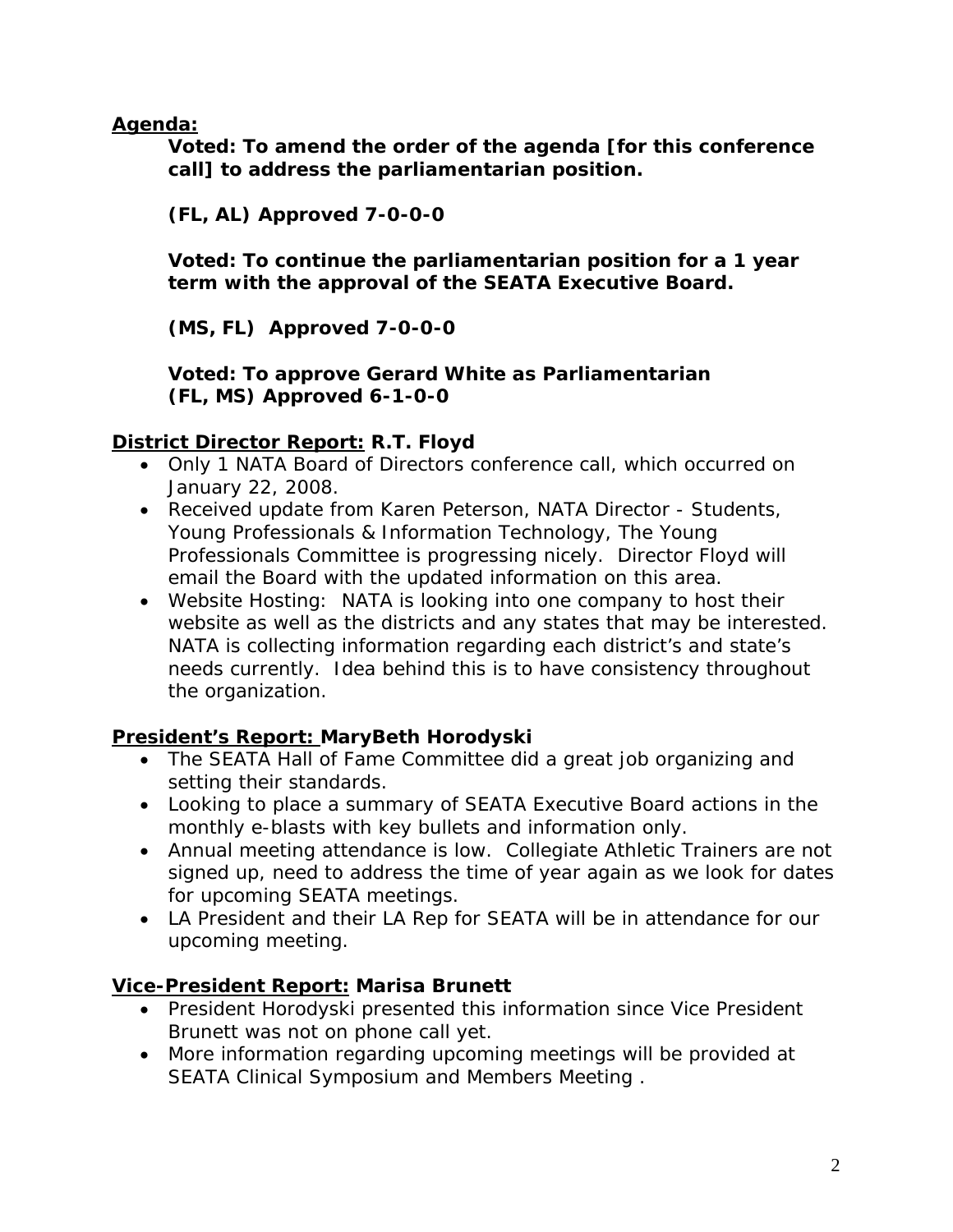# **Treasurer's Report: Jim Mackie**

- Previous bank balance  $(11/30/2007)$  \$68,146.72 Current bank balance (01/29/2008) \$159,095.49
- Previous investment balance (11/30/2007) \$266,977.54 Current investment balance (01/29/2008) \$247,697.79
- Hurricane Katrina funds have been distributed.
- SEATA Student Meeting is at 669, with 27 of these on the waitlist.

*Marisa Brunett enters call* 

### **SEATA Administration Items: MaryBeth Horodyski**

- **1. Plan for Board Meeting: March 2008.** President Horodyski and District Director Floyd have been adding/inserting the recommended changes to the Bylaws. Will have items sent to SEATA Executive Board before the meeting for everyone to review.
- **2. SEATA Elections Committee:** Donna Wesley, Chair of SEATA Elections Committee will be presenting on this at our Executive Board meeting in March.
- **3. Honors and Awards Approval:** List of winners for SEATA Honors and Awards have been presented to the Board and a request is made to approve the recommendations:
	- Jack Hughston Sports Medicine Person of the Year: Michael T. Casey, MD
	- Award of Merit: Al Green
	- District Award: Marisa Brunett
	- Backbone Award Shaun Duhe
	- College/University Athletic Trainer Award: David "Duke" Werner
	- High School Athletic Trainer Award: Sarah Williams
	- Education/Administration Award: Gerard White
	- Professional Athletic Trainer Award: Mike Ryan
	- Clinical/Industrial/Corporate Athletic Trainer Award: Mary K. Kirkland
	- Sponsors Award: Dr. Robert Cade

**Voted: To approve those recommended individuals for the awards.**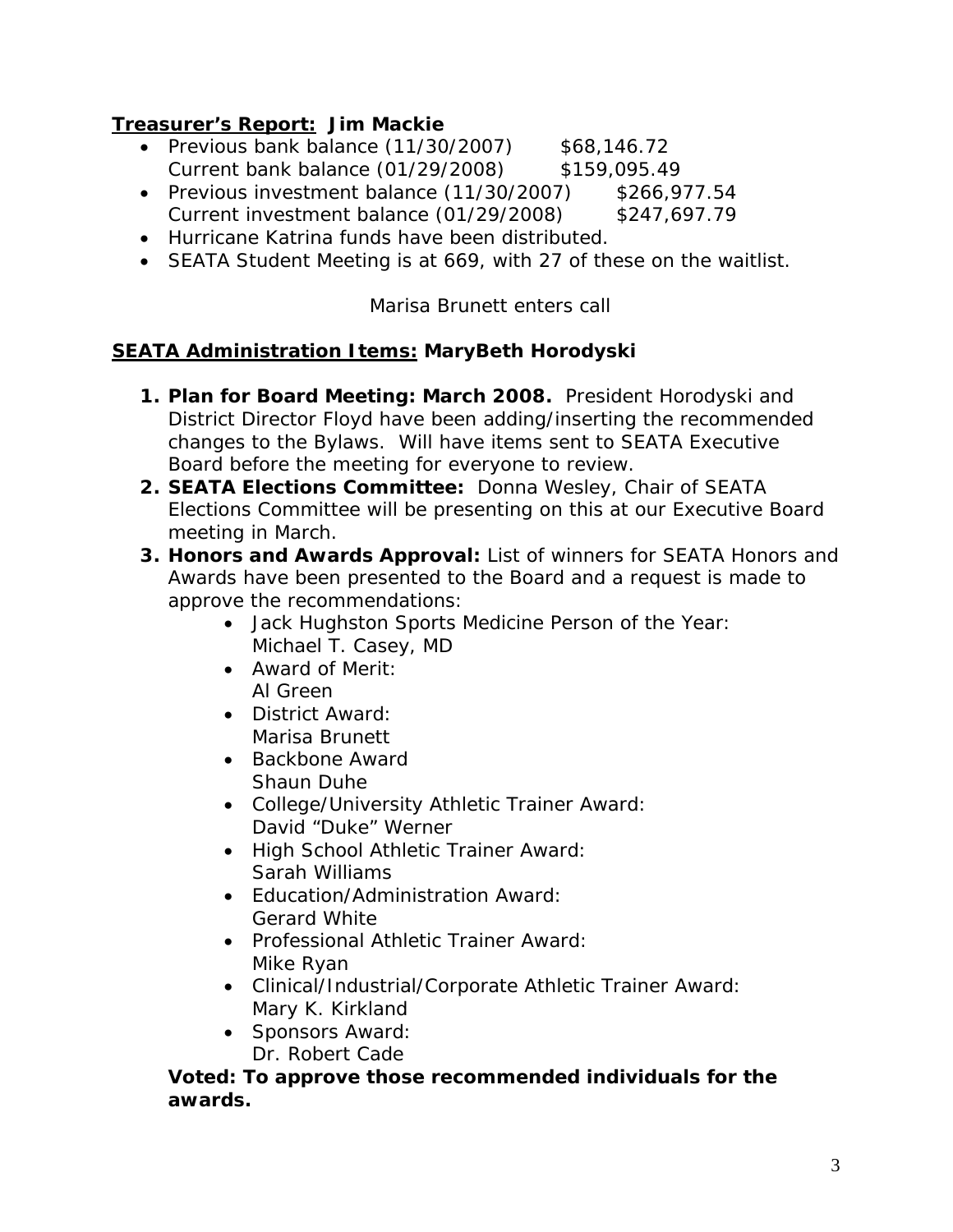# **(LA, MS) Approved: 6-1-0-0**

#### **4. Scholarship Committee:**

Undergraduate:

 Alyse King (Eastern Kentucky University): The SEATA Memorial Undergraduate Scholarship (\$1000). Carrie Rahn (Valdosta State University): The Jerry Rhea/Atlanta Falcons Undergraduate Scholarship Award (\$1000)

 Daniel MacLea (University of South Florida): The Jim Gallaspy Student Leadership Scholarship (\$500)

Graduate:

 Carrie Anderson (University of Tennessee at Chattanooga): The SEATA Memorial Graduate Scholarship (\$1000) Candy Anderson (University of Tennessee at Chattanooga): The Jerry Rhea/Atlanta Falcons Graduate Scholarship Award (\$1000)

 Kimberly Dolak (University of Kentucky): The Hughston Sports Medicine Foundation Scholarship (\$500)

#### **Voted: To approve those recommended individuals for the SEATA Scholarship Awards**

**(FL, MS) Approved: 7-0-0-0** 

#### **5. Closing of SEATA Annual Meeting Review Committee:**

Currently have the SEATA Oversite Committee and this committee, they seem to overlap. Will make a decision on this after we hear from the SEATA Annual Meeting Review Committee.

#### **6. Change History and Archives to SEATA level committee:**  Since NATA is restructuring their committees, SEATA would like to do the same. This committee no longer exists on the National level.

#### **Voted: To officially convert the NATA District IX History and Archives Committee to the SEATA History and Archives Committee**

**(LA, FL) Approved: 6-0-0-1**  *Paul Higgs (GA) leaves the call*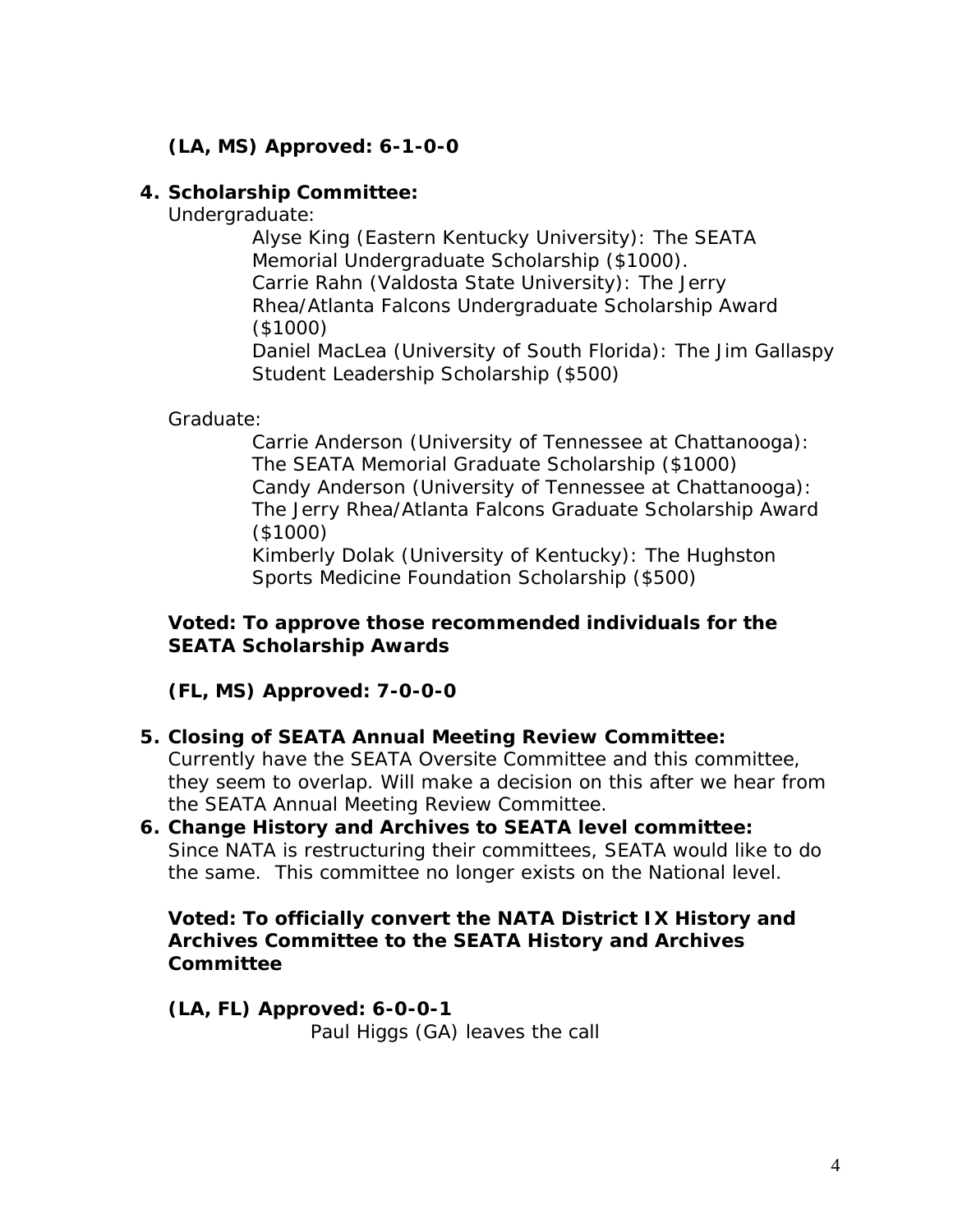**7. SEATA Policies & Procedures to match By-Laws:** Will receive this info before the call, plan on discussing at SEATA Executive Board meeting.

# **8. Committee Nominations:**

- a. Joshua Porter, MS, ATC, CSCS (KY Young Professionals Comm.)
- b. Gerald Jordan (MS Young Professionals Comm.)
- c. Mary Bennett, ATC, LAT (GA Young Professionals Comm.)
- d. Cory Tremble (FL Young Professionals Comm.)

## **Voted: To approve the above individuals for the Young Professional Committee**

# **(FL, LA) Approved: 6-0-0-1**

### **Honors and Awards Procedures and Criteria:**

- Requested by President Horodyski, that any State President with an awards criteria to email that information to her.
- Recommended by the SEATA Executive Board that the Honors and Awards Committee meet and develop a more objective and standardized selection criteria for the awards. This will be presented to the SEATA Executive Board for approval once submitted.

## **Award of Merit:**

• **Voted: To name the Award of Merit after Chuck Kimmel and name it the Chuck Kimmel Award of Merit.** 

**(TN, AL) Approved: 6-0-0-1** 

# **SEATA Travel & Meeting Expense Policy:**

• SEATA Executive Board is asked to review before our face to face meeting in March and be ready for a vote.

# **SEATA Governmental Affairs Social For Friday Night:**

• Greg Rose, KY will oversee this project again this year.

# **Strategic Plan:**

• SEATA Executive Board is asked to review the latest Strategic Plan before meeting and be ready for a vote.

*Stephanie Lennon (FL) leaves the call* 

#### **New Business:**

• It is requested to put an increase in dues on the agenda for the March meeting.